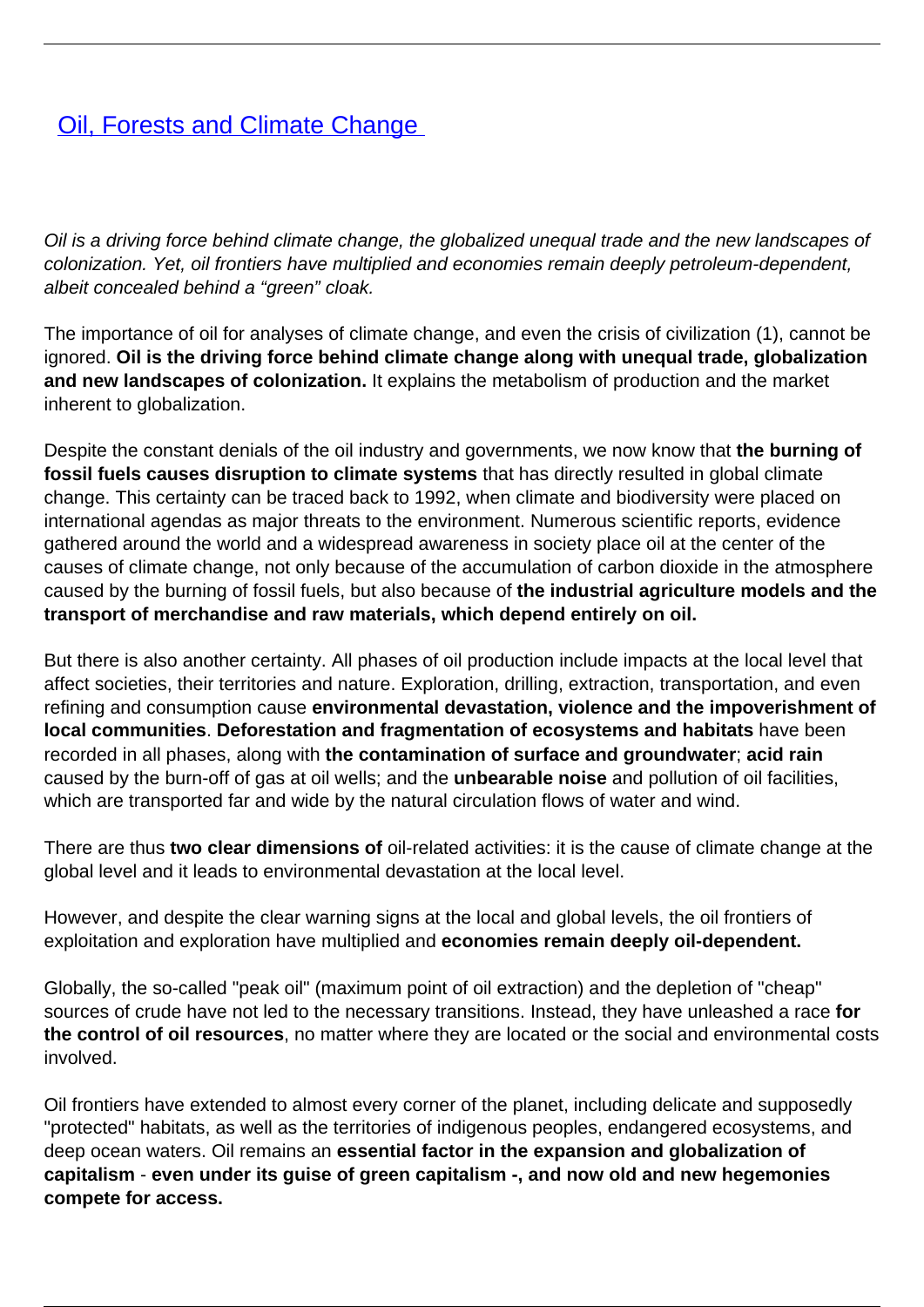## **A perspective from the territories**

It is clear that there is a global socio-ecological crisis that requires global responses and strategies. Since 1996, the Oilwatch network (2) has proposed **a moratorium on oil exploration** as a measure to address climate change. This proposal also has made it possible to identify oil consumption as the main cause of climate change and has contributed to our understanding of the local impacts caused by exploration and extraction processes.

Although climate-related catastrophes are increasingly being recorded and reported, now with the use of sophisticated technological devices, governments have done little to curb the expansion of oil frontiers. In fact, if some positive results have been achieved in this respect, they have only come about because of the pressure and resistance of local communities.

New atmospheric science, which allows us to observe the fires of the Amazon in real time as well as the behavior of winds, ocean currents and heat and cold waves, has contributed more to normalize such problems while advancing the idea of "inevitable catastrophe." This would supposedly be resolved through the use of military and/or geo-engineering interventions or new businesses, such as the payment for environmental services.

But if we look at this situation from the territories, we can understand the reasons for so much resistance to industrial oil extraction projects around the world.

Take tropical forests, for example. When a forest is exposed to some form of intervention, changes have been documented in the microclimate at up to 100 meters from the edge of operations. If you take the butterflies into account, the impact of such activity extends to 300 meters from the edge. These changes are known as **"edge effects."** The impact of extreme levels of **pollution on water, soils and air** has also been documented, as a continuum exists between forest, water and air. Tropical forests have complex water recycling systems and are actually **freshwater reserves.** Oil extraction also involves the creation of **roads and highways** to be used by heavy-duty trucks, as well as **pipelines, worker camps**, among many others. Such infrastructure is also guarded by military or security personnel, which increases the **violence** generated against communities, **especially for women and girls**.

Life in the forests is full of relationships and sensations. Relationships of interdependence and cooperation that allow people to live and nature to reproduce. Olfactory signals, vibrations, attraction to pollinators by the shape or color of flowers, are adaptations that make the forests a setting full of deep eroticism. **This is life in its broadest and most existential sense, and goes beyond issues of food and health.**

Each polluted river, each drilled oil well, each road that crosses territories to extract materials rather than providing connections among people, each enclave with oil infrastructure installed on it has been rejected or at least repudiated at the local level.

Awareness of and concern for the destruction of nature have spread throughout the world, and this has not been due just to television reports of global catastrophes. Local populations are rebelling and offering new meaning at the global level and to the global movement.

## **An extractivist Ecuador in crisis**

Since the first oil fields were discovered in Ecuador, the country's various governments have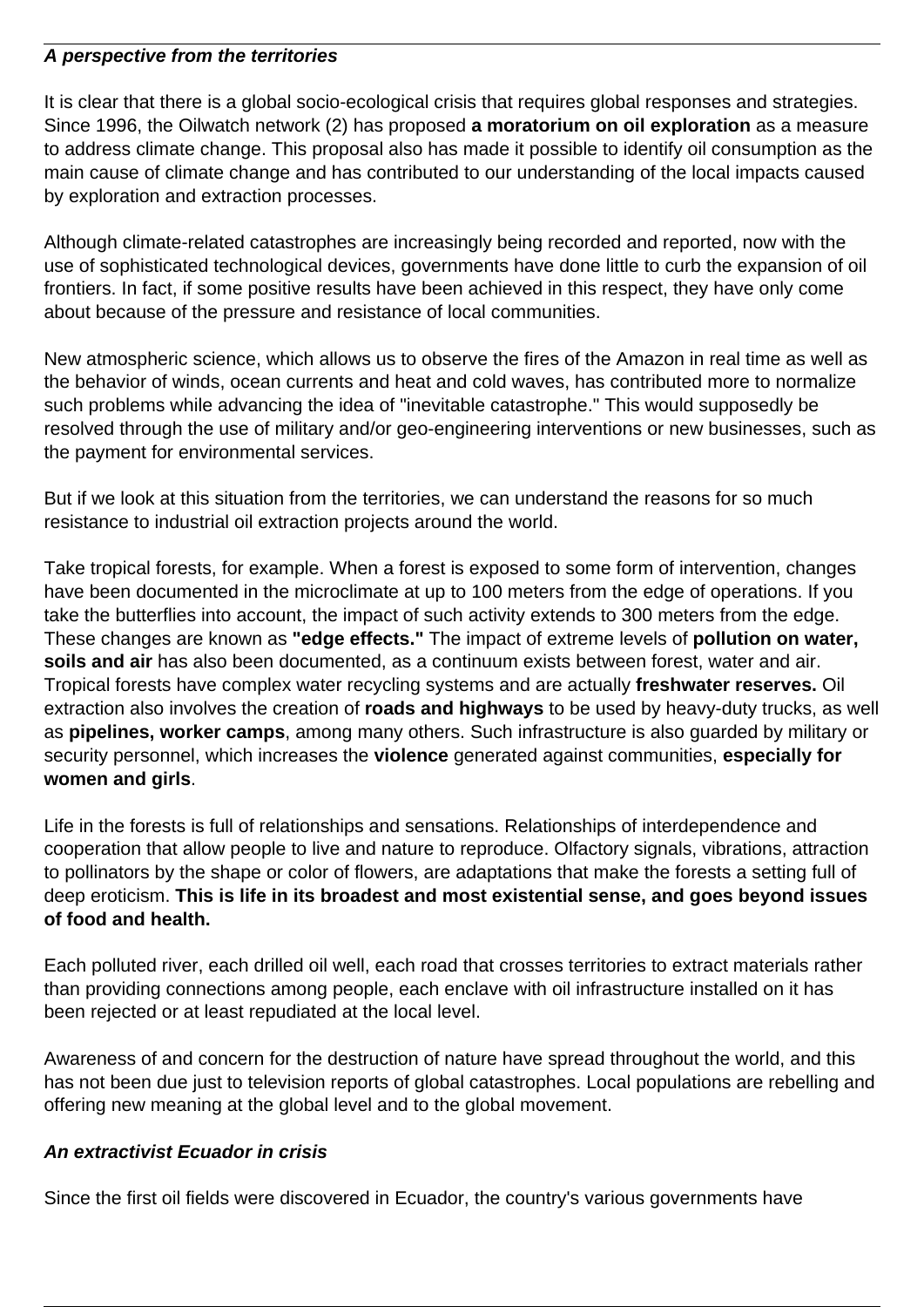introduced policies and measures that favor the oil industry, even at the cost of food and energy sovereignty.

The oil companies and governments of the moment, with which different models of pressure and control were established, built an imaginary of an oil-producing country and created **institutional and administrative models designed to favor the oil industry.** This has included contracts that are always beneficial to oil companies; numerous kinds of subsidies; roads and the promotion of a car culture; constant agreements and policies to maintain and increase the oil extraction activity as the axis of the Ecuadorian economy; deregulation of environmental standards, including wide-ranging measures to evade social and environmental responsibilities.

After 50 years of extraction, especially in the Amazon, the **new reserves are located in areas of difficult access and of high risk, such as the Yasuni National Park.** Moreover, the country's remaining oil reserves consist of heavy crude oils that demand high supplies of energy (which implies mega-infrastructures for electric power generation) and complex investments, such as roads, pipelines, crude oil heating stations, and refineries for this type of crude, among others. Despite this, the aim to continue with oil extraction has been maintained.

The oil legacy in terms of the devastating environmental, social and economic impacts, especially with the evidence presented during the **trial against the activities of Chevron-Texaco in Ecuador** (3), has forged a critical mass against such operations. To this was added the **campaign for the defense of Yasuní** (4) - recognized as the zone with the most biodiversity on the planet. All of this has placed nature and people on the other side of the scales as the sacrifice for oil production. Furthermore, an assessment of the past 10 years reveals how the oil industry hid a **complex web of corruption** that led to a severe economic and institutional crisis in the country.

The idea of oil as an agent that can generate jobs and income or allow the population to escape poverty has lost all credibility. That is the backdrop of recent protests in Ecuador.

In October 2019, the **Ecuadorian government decided to eliminate fuel subsidies. The advantages - and subsidies - for the oil industry itself were not affected.** On the contrary, the actions taken with respect to fuel subsidies were introduced alongside **additional measures to increase oil extraction**: these included laws to deregulate environmental controls, commitments to cover the arbitration costs of oil companies, and economic measures that maintain the central role of oil in the country's economic and production activities. The argument offered by the government was that these were measures in line with global environmental demands.

**The protests have been led by indigenous peoples,** who have historically played a leading role in the country's anti-extraction struggles. Today, these peoples allege that the government initiative was in fact an attack on the impoverished economies of the rural sector and the city. The mass protests forced the government **to suspend the proposed elimination of fuel subsidies** and to engage in a discussion about an economic agenda for the country.

The **Parliament of the Peoples** that has been convened by indigenous organizations has now presented its proposals: these include a series of adjustment measures along with taxes levied on the wealthiest companies and sectors of the country. Yet, they also include proposals for a shift in terms of national policies in order to recognize plurinationality, good living standards and the rights of nature. (5)

The proposals also include no further extension of the mining and oil extraction frontier and the